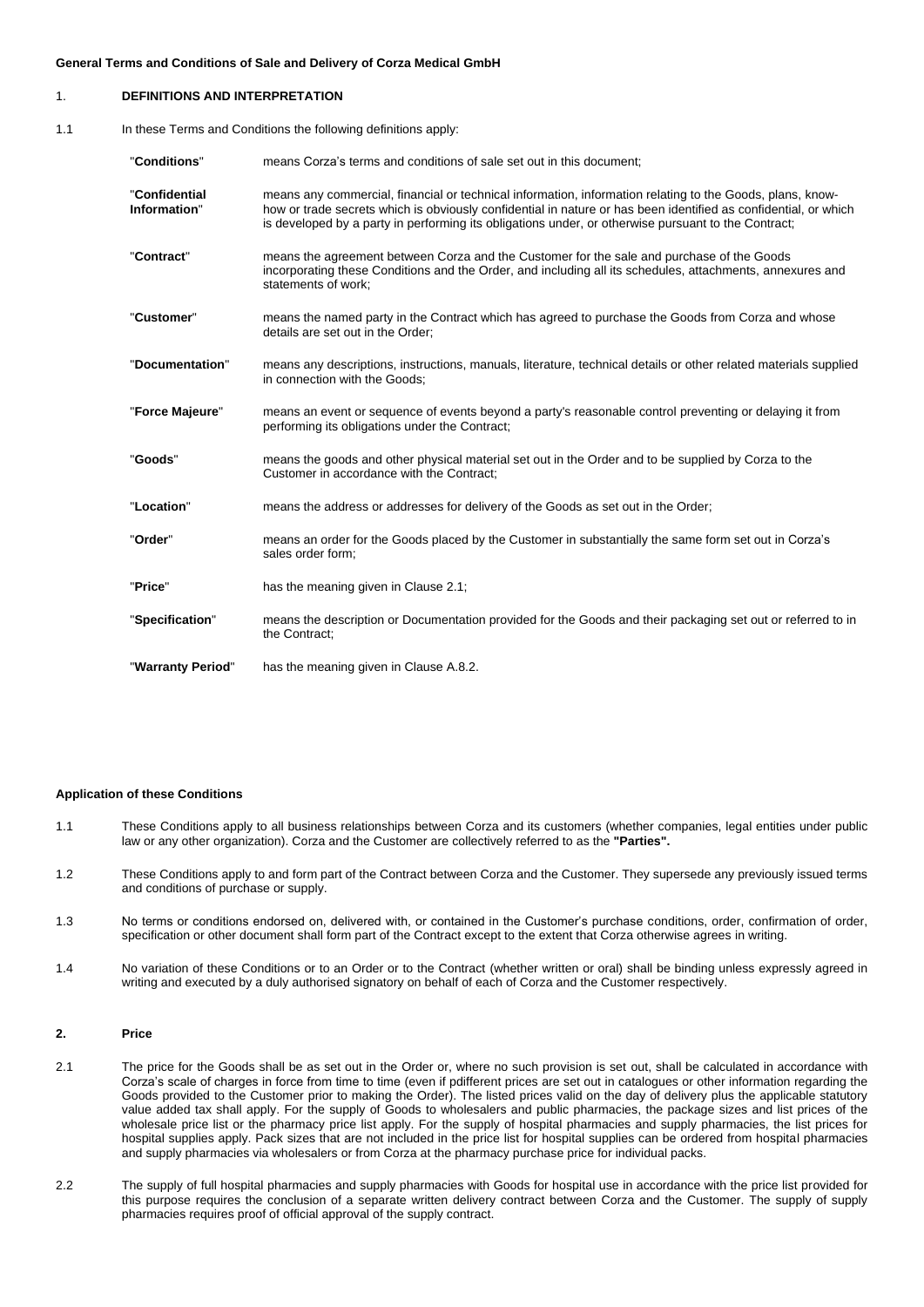- 2.3 Corza may increase the Prices at any time by giving the Customer not less than 14 days' notice in writing. Corza may increase the Prices with immediate effect by written notice to the Customer where there is an increase in the direct cost to Corza of supplying the relevant Goods which is due to any factor beyond the control of Corza.
- 2.4 The Customer may not transfer its contractual rights to any third party without the express consent of Corza.
- 2.5 In placing an Order the Customer acknowledges and agrees that Corza may carry out a credit check on the Customer.

## **3. Payment**

- 3.1 Corza shall invoice the Customer for the Goods, partially or in full, at any time following acceptance of the Order.
- 3.2 The Customer shall pay all invoices in full without deduction or set-off, in cleared funds within the time period specified in the invoice (or as otherwise made known to Customer by Corza); and to the bank account nominated by Corza.
- 3.3 The acceptance of bills of exchange requires a prior written agreement. Bill of exchange charges and other associated costs shall be borne by the Customer and shall be paid immediately in cash.
- 3.4 All payments are made exclusively to Corza and shall be deemed to have been received as soon as they are at Corza's free disposal. Cheques and bills of exchange shall only be deemed to have been paid after they have been cashed.
- 3.5 Where sums due under these Conditions are not paid in full by the due date, Corza may, without limiting its other rights, charge interest on such sums at the applicable statutory default interest rate and all invoices for Goods and services rendered by Corza as at that date shall become due immediately and Corza is entitled to demand advance payment or security for future services and reserves the right to claim further damages caused by such default.
- 3.6 Corza shall be entitled to set-off under the Contract any liability which it has or any sums which it owes to the Customer under the Contract or under any other contract which Corza has with the Customer. The Customer shall pay all sums that it owes to Corza under the Contract without any set-off, counterclaim, deduction or withholding of any kind, save as may be required by law.
- 3.7 In the case of deliveries by instalment or partial deliveries, Corza is entitled to an payment in advance for each such instalment or partial delivery in proportion to the total order volume.
- 3.8 Where Goods are delivered by Corza from a location outside of the Customer's country, or where a Customer has not previously purchased products from Corza, then advance payment will be required, unless otherwise agreed and Corza reserves the right to check the creditworthiness of the Customer on an ongoing basis, e.g. by obtaining information from credit statements.
- 3.9 If, after conclusion of the Contract, there is any indication of the Customer being unable to pay the Price due or otherwise being financial unstable, Corza is entitled to refuse to supply the Goods if advance payment is not made and to withdraw from the Contract.

## **4. Traceability**

Wholesaler shall establish and maintain a system complying with, and shall comply with, the provisions regarding pharmacovigilance, safety, traceability, notifications, returns and other matters as required in accordance with the applicable regulation on pharmaceutical products in the Customer's territory. This shall include the Customer maintaining records of its customers and the location of the Goods, to impose the same obligations on its customers and to ensure that such customers can be contacted as soon as possible in the event of a product recall or other corrective action.

# **5. Delivery**

- 5.1 Delivery shall be made in accordance with the Incoterm provisions in the Contract or as otherwise specified by Corza. The Customer shall inform, and keep informed, Corza of any requirements for the importation or exportation of the Goods in the Territory.
- 5.2 The Goods shall be deemed delivered and risk will pass in accordance with the Incoterm provisions in the Contract or as otherwise specified by Corza.
- 5.3 The Customer shall inspect and accept the Goods promptly, Goods may be rejected only within seven (7) days of delivery. The Customer may only refuse acceptance where the Goods are not of a saleable quality.
- 5.4 Corza shall use its reasonable endeavours to meet delivery dates but such dates are indicative only and non-binding, unless otherwise stated in the written Order confirmation. Corza will not be liable for any delay in delivery caused by the Customer failing to meet its obligations either as set out in the Contract or under applicable law.
- 5.5 Corza may deliver the Goods in instalments. Any delay or defect in an instalment shall not entitle the Customer to cancel any other instalment.
- 5.6 Delivery of the Goods shall be accompanied by a delivery note stating:
- 5.6.1 the date of the Order;
- 5.6.2 the product numbers, type and quantity of the Goods in the consignment; and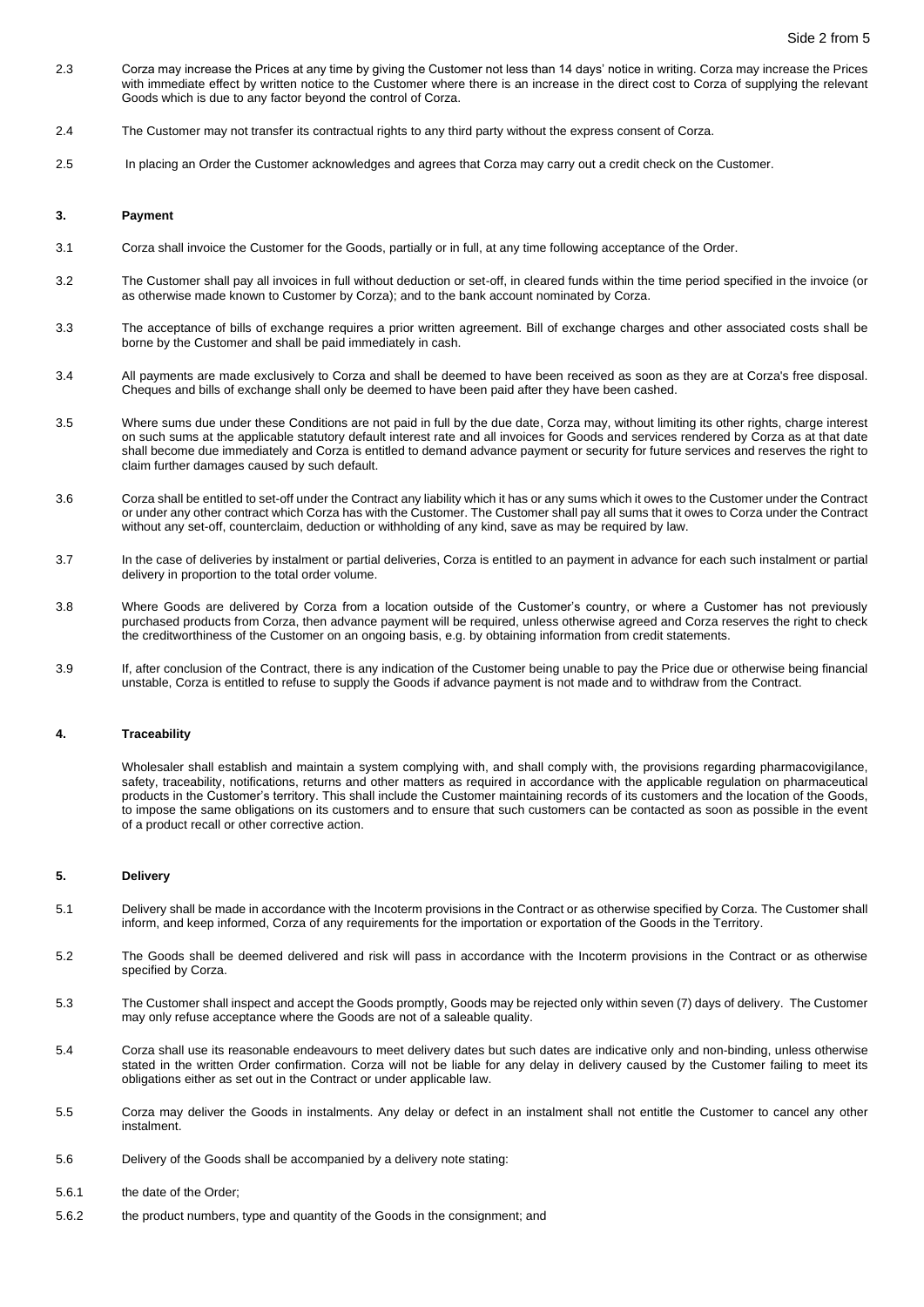# **6. Acceptance and Late Delivery**

- 6.1 Corza shall not be liable for any delay in or failure of delivery caused by the Customer's failure to make the Location available or the Customer's failure to provide Corza with adequate instructions for delivery and installation or otherwise relating to the Goods (or any event of Force Majeure).
- 6.2 In the case of deliveries which, at the request of the Customer, are to be made later than the agreed delivery dates after conclusion of the contract, payment must be made as if the delivery had been made on time.
- 6.3 If the Customer fails to accept the Goods or is in breach of other obligations under the Contract, Corza is entitled to withdraw from the Contract and / or to assert a lump-sum contractual penalty of 1% per completed week of delay due to non-performance, but no more than 5% of the order amount. Both contracting parties reserve the right to prove higher or lower damages
- 6.4 Neither party shall have any liability under or be deemed to be in breach of the Contract for any delays or failures in performance of the Contract which result from Force Majeure. The party subject to the Force Majeure event shall promptly notify the other party in writing when such the event causes a delay or failure in performance and when it ceases to do so. If the Force Majeure event continues for a continuous period of more than thirty (30) days, either Party may terminate the Contract by written notice to the other Party.
- 6.5 Title to the Goods will pass in accordance with the Incoterm provisions in the Contract or as otherwise specified by Corza..
- 6.6 The Customer shall carefully store the Goods in accordance with the Documentation and Specification, keep then in the condition in which they were delivered and insure them against all risks (and provide a copy of such insurance details on request by Corza. The Customer shall notify Corza immediately of any damage to the Goods.
- 6.7 In the event of seizures or other access by third parties to the Goods, the Customer shall notify Corza immediately in writing.
- 6.8 The Customer is entitled to sell the Goods in the usual course of business as long as it is not in default of payment. Pledging or assignment by way of security of the Goods is not permitted.
- 6.9 In the event of breach of Contract by the Customer, Corza shall be entitled to withdraw from the Contract and to demand the return of the Goods from the Customer at the Customer's expense. Corza shall be entitled to use the Goods after they have been handed over and reserves the right to claim for any damages.
- 6.10 If the law of the country in which the Goods are located does not allow for retention of title or only in a limited form, Corza may reserve other rights in respect of the Goods and the Customer shall cooperate with the retention of title or the other rights that take the place of the retention of title, and in the protection of these rights.

## <span id="page-2-1"></span>**7. Limitation of Liability**

- <span id="page-2-2"></span>7.1 The liability of the Parties for all rights and claims of a contractual and non-contractual nature arising from and in connection with deliveries and services as well as generally from the business relationship under the Contract shall be as set out in this Claus[e 7.](#page-2-1)
- 7.2 Neither Party shall limit its liability in respect of: (1) death or personal injury caused by negligence, (2) fraud or fraudulent misrepresentation, or (3) any other losses which cannot be excluded or limited by applicable law.
- 7.3 Insofar as a Party's liability is excluded or limited, this also applies to the personal liability of its legal representatives, employees and other vicarious agents.
- 7.4 Subject to Clause [7.1,](#page-2-2) Corza shall not be liable for consequential, indirect or special losses and its total liability shall not exceed the sums due and payable under any Contract in respect of which the liability arises.
- 7.5 The Customer shall indemnify Corza from and against any losses, damages, liability, costs (including legal fees) and expenses which it may suffer or incur directly or indirectly from the Customer's breach of any of its obligations under the Contract.
- 7.6 The Customer shall have in place contracts of insurance with reputable insurers to cover its obligations under the Contract. On request, the Customer shall supply (so far as is reasonable) evidence of the maintenance of the insurance and all of its terms from time to time applicable.

# **8. Warranty**

- <span id="page-2-3"></span>8.1 Any warranty claim shall be conditional upon the Customer having complied with its obligations under the Contract (including inspection, notification and storage obligations. The Goods shall be deemed to have been approved unless Corza receives a written notification of defects within five (5) calendar days after delivery. If defects were not capable of recognition despite a careful examination, this period applies from the date the Customer became aware (or should reasonably have become aware) of the defect;. If the Customer fails to properly inspect and/or report defects, the Goods shall be deemed to have been approved.
- <span id="page-2-0"></span>8.2 Corza warrants that the Goods shall, for a period of ninety (90) days from delivery (the "**Warranty Period**"):
- 8.2.1 conform in all material respects to the Order and the Specification; and
- 8.2.2 be free from material defects in design, material and quality.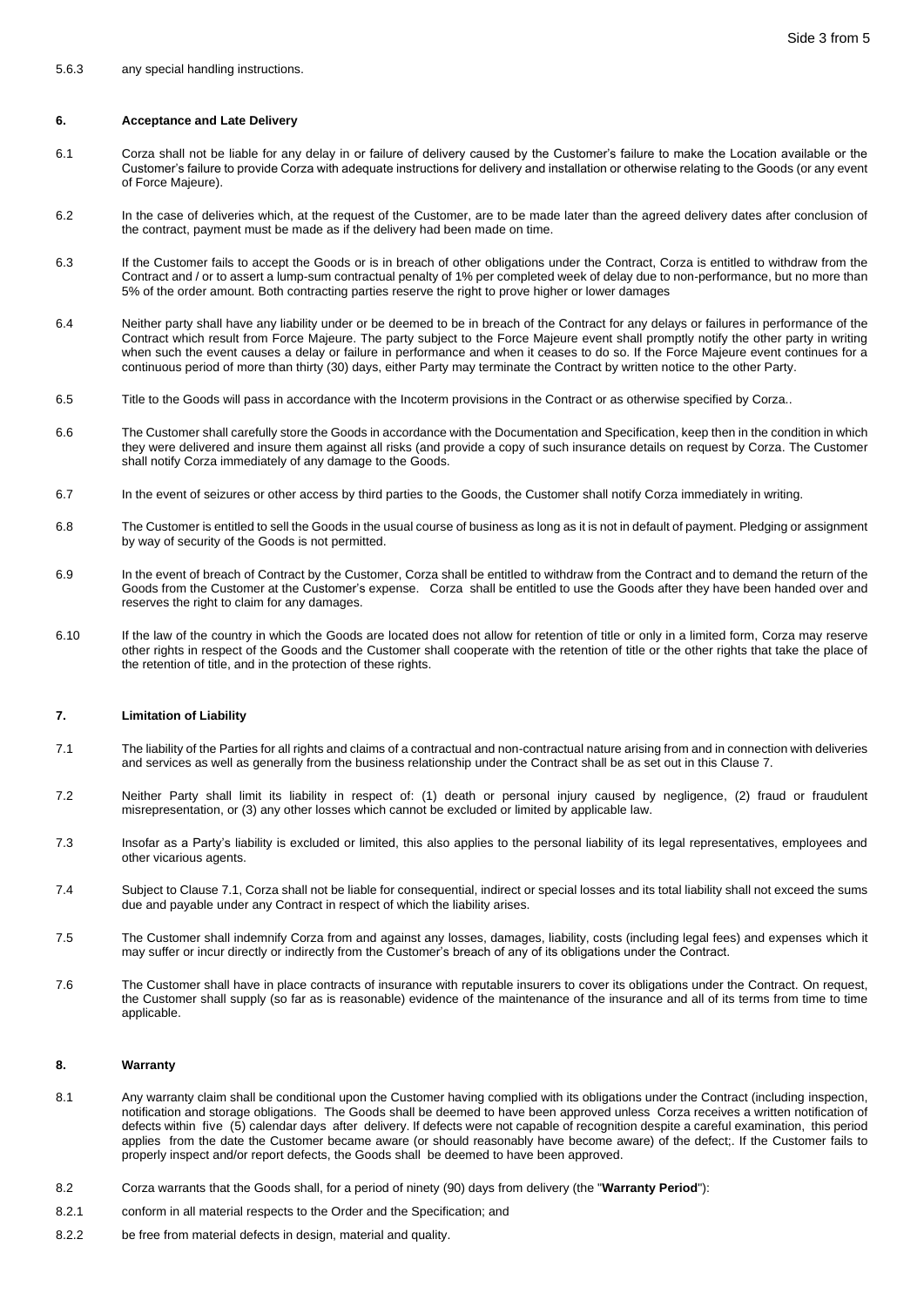- <span id="page-3-0"></span>8.3 As the Customer's sole and exclusive remedy, Corza shall, at its option, replace or refund the Price of any of the Goods that are defective, provided that the Customer has complied with the requirements of Claus[e 8.1](#page-2-3) and (a) provides Corza with sufficient information as to the nature and extent of the defects and the uses to which the Goods had been put prior to the defect arising; (b) gives Corza a reasonable opportunity to examine the defective Goods; and (c) returns the defective Goods to Corza.
- 8.4 If the defect is based on a defective third-party product, Corza is entitled to assign its warranty claims against its upstream suppliers to the Customer. In this case, warranty claims may only be made against Corza if the judicial enforcement of the claims against the supplier or manufacturer of the defective third-party product was unsuccessful or, for example due to insolvency, has no reasonable chance of success.
- 8.5 Corza shall not be liable for any failure of the Goods to comply with Clause [8.2:](#page-2-0)
- 8.5.1 where such failure arises by reason of wilful damage, negligence, or could be expected to arise in the normal course of use of the Goods;
- 8.5.2 to the extent caused by the Customer's failure to comply with Corza's instructions in relation to the Goods, including any instructions on transport, storage or use;
- 8.5.3 to the extent caused by Corza following any specification, instruction or requirement of or given by the Customer in relation to the Goods;
- 8.5.4 where the Customer modifies any Goods (or packaging) without Corza's prior written consent or, having received such consent, not in accordance with the Corza's instructions; or
- 8.5.5 where the Customer uses any of the Goods after notifying Corza that they do not comply with Claus[e 8.2.](#page-2-0)

#### **9. Resale**

- 9.1 Medicinal products purchased at hospital prices may only be used for the Customer's own use or made available to other hospitals solely for their own use.
- 9.2 The Customer must inform Corza immediately of the termination of any of the Customer's supply contracts.
- 9.3 The Goods are branded goods that the Customer may only resell in unchanged and undamaged original packaging. The individual sale of parts of a hospital package is not permitted by the customer.

#### **10. Returns**

10.1 Other than as provided for at Claus[e 8.3,](#page-3-0) the Customer is not entitled to the return or exchange of any Goods, unless expressly agreed. In the interests of drug safety, Corza reserves the right to destroy Goods returned or returned by the customer on its own authority, to the exclusion of the Customer's claims for compensation at the Customer's expense.

### **11. Confidentiality**

- 11.1 The Customer shall keep confidential all Confidential Information of Corza[and of and shall only use the same as required to perform the Contract.
- 11.2 The Customer shall not make any public announcement or disclose any information regarding the Contract, except to the extent required by law or regulatory authority.

### **12. Termination**

- 12.1 Corza may terminate the Contract at any time by giving notice in writing to the Customer if:
- 12.1.1 the Customer commits a material breach of the Contract and such breach is not remediable;
- 12.1.2 the Customer commits a material breach of the Contract which is not remedied within fourteen (14) days of receiving written notice of such breach;
- 12.1.3 the Customer has failed to pay any amount due under the Contract on the due date and such amount remains unpaid thirty (30) days after the date that Corza has given notification to the Customer that the payment is overdue;
- 12.1.4 any consent, licence or authorisation held by the Customer is revoked or modified such that the Customer is no longer able to comply with its obligations under the Contract; or
- 12.1.5 the Customer is subject to any insolvency or bankruptcy or winding up or any similar event in any jurisdiction.
- 12.2 Termination or expiry of the Contract shall not affect any accrued rights and liabilities of the Parties at any time up to the date of termination.

# **13. Choice of law and place of jurisdiction**

- 13.1 The Contract and any dispute or claim arising out of, or in connection with, it, its subject matter or formation (including non-contractual disputes or claims) shall be governed by, and construed in accordance with, the laws of Switzerland (to the exclusion of the UN Conventions on Contracts for the International Sale of Goods).
- 13.2 The Parties irrevocably agree that the courts of Switzerlandshall have non-exclusive jurisdiction to settle any dispute or claim arising out of, or in connection with, the Contract, its subject matter or formation (including non-contractual disputes or claims).